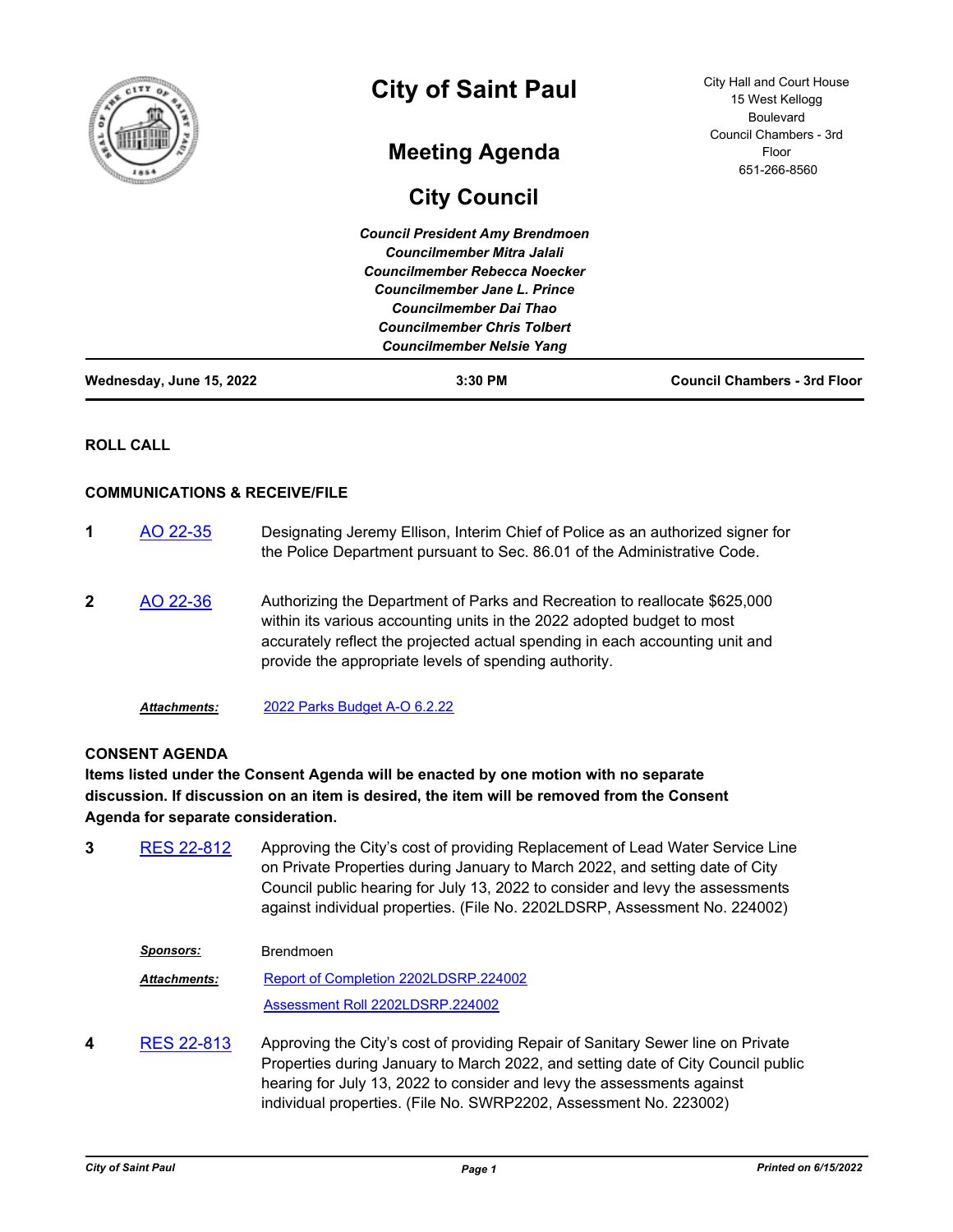|   | <u>Sponsors:</u>    | Brendmoen                                                                                                                                                                                                                                                                                                                                            |
|---|---------------------|------------------------------------------------------------------------------------------------------------------------------------------------------------------------------------------------------------------------------------------------------------------------------------------------------------------------------------------------------|
|   | <b>Attachments:</b> | Report of Completion SWRP2202.223002                                                                                                                                                                                                                                                                                                                 |
|   |                     | Assessment Roll SWRP2202.223002                                                                                                                                                                                                                                                                                                                      |
| 5 | <b>RES 22-814</b>   | Approving the City's cost of providing Replacement of Lead Water Service Line<br>on Private Properties during August to December 2021, and setting date of City<br>Council public hearing for July 13, 2022 to consider and levy the assessments<br>against individual properties. (File No. 2204LDSRP, Assessment No. 224010)                       |
|   | <u>Sponsors:</u>    | <b>Brendmoen</b>                                                                                                                                                                                                                                                                                                                                     |
|   | Attachments:        | Report of Completion 2204LDSRP.224010                                                                                                                                                                                                                                                                                                                |
|   |                     | Assessment Roll 2204LDSRP.224010                                                                                                                                                                                                                                                                                                                     |
| 6 | <b>RES 22-816</b>   | Approving the City's cost of providing Replacement of Lead Water Service Line<br>on Private Property during April to June 2021 at 224 Isabel St W, and setting<br>date of City Council public hearing for July 13, 2022 to consider and levy the<br>assessments against individual properties. (File No. 2103LDSRP2,<br>Assessment No. 224008)       |
|   | <u>Sponsors:</u>    | Brendmoen                                                                                                                                                                                                                                                                                                                                            |
|   | <b>Attachments:</b> | Report of Completion 2103LDSRP2.224008                                                                                                                                                                                                                                                                                                               |
|   |                     | Assessment Roll 2103LDSRP2.224008                                                                                                                                                                                                                                                                                                                    |
| 7 | <b>RES 22-817</b>   | Approving the City's cost of providing Replacement of Lead Water Service Line<br>on Private Property during October to December 2021 at 1745 Laurel Ave, and<br>setting date of City Council public hearing for July 13, 2022 to consider and levy<br>the assessments against individual properties. (File No. 2201LDSRP2,<br>Assessment No. 224009) |
|   | <u>Sponsors:</u>    | Brendmoen                                                                                                                                                                                                                                                                                                                                            |
|   | <b>Attachments:</b> | Report of Completion 2201LDSRP2.224009                                                                                                                                                                                                                                                                                                               |
|   |                     | Assessment Roll 2201LDSRP2.224009                                                                                                                                                                                                                                                                                                                    |
| 8 | <b>RES 22-869</b>   | Determining that a short-term contract to hire a contractor to do necessary tree<br>pruning work is exempt from the provisions of Chapter 85 of the Administrative<br>Code.                                                                                                                                                                          |
|   | <b>Sponsors:</b>    | <b>Brendmoen</b>                                                                                                                                                                                                                                                                                                                                     |
| 9 | <b>RES 22-879</b>   | Approving the Maintenance Labor Agreements between the Independent School<br>District 625 and the Minnesota Cement Masons, Plasterers and Shophands<br>Local 633 and North Central States Regional Council of Carpenters (May 1,<br>2022 - April 30, 2025). (To be laid over one week for adoption)                                                  |
|   | <u>Sponsors:</u>    | Brendmoen                                                                                                                                                                                                                                                                                                                                            |
|   | Attachments:        | ISD 625 Carpenters Labor Agreement 2022 - 2025                                                                                                                                                                                                                                                                                                       |
|   |                     | ISD 625 Carpenters Summary 2022 - 2025                                                                                                                                                                                                                                                                                                               |
|   |                     | ISD 625 Cement Masons Labor Agreement 2022 - 2025                                                                                                                                                                                                                                                                                                    |
|   |                     | ISD 625 Cement Masons Summary 2022 - 2025                                                                                                                                                                                                                                                                                                            |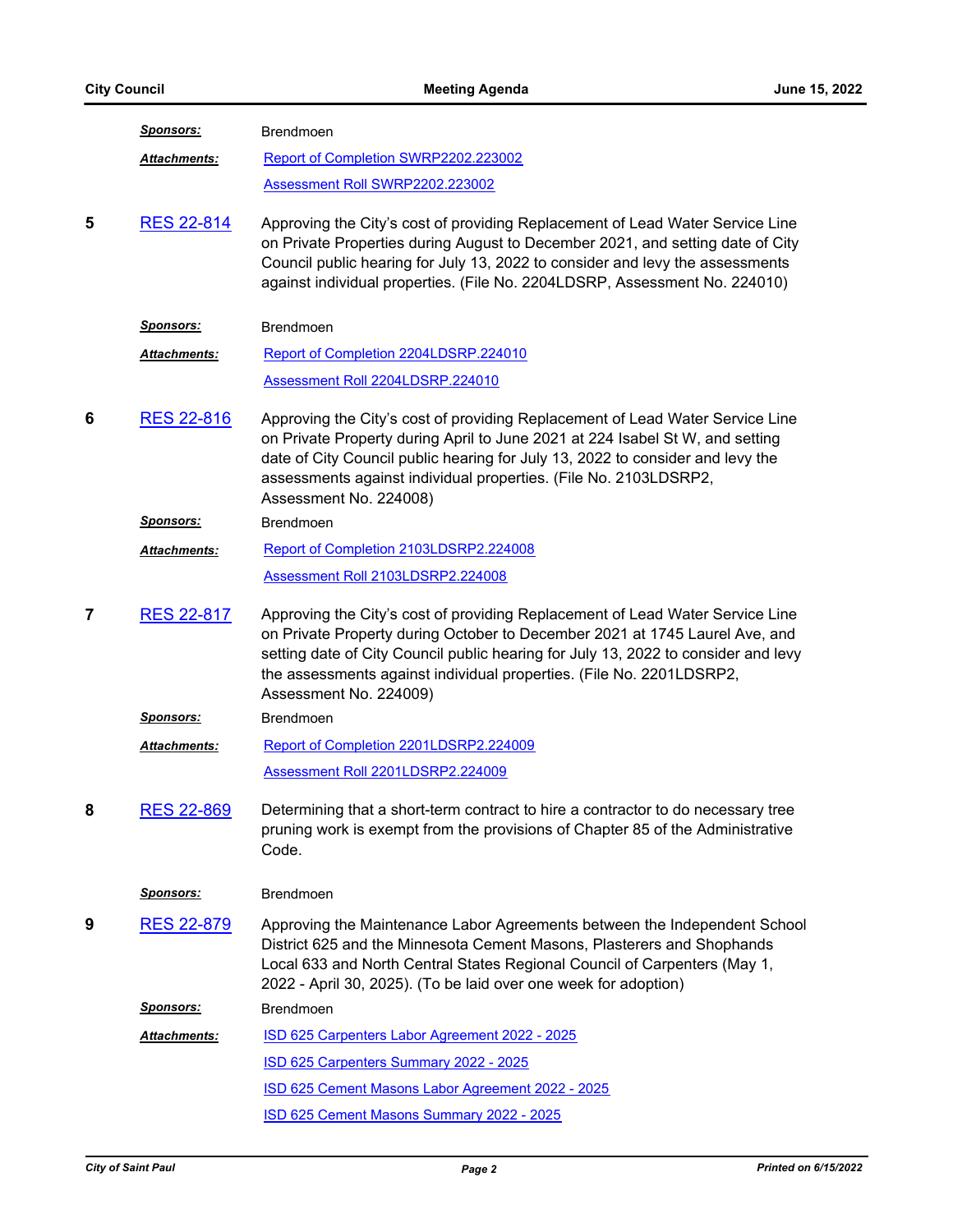| 10 | <b>RES 22-882</b>    | Approving adverse action against the Liquor on Sale - 101 - 189 seats, Liquor<br>on Sale - Sunday, Liquor on Sale - 2AM Closing, Liquor - Outdoor Service Area<br>- Patio, and Entertainment B License held by RAS Ethiopian Bar & Restaurant<br>LLC d/b/a RAS Restaurant & Lounge (License ID #20100000062) at 2516 7th<br><b>Street West.</b> |
|----|----------------------|-------------------------------------------------------------------------------------------------------------------------------------------------------------------------------------------------------------------------------------------------------------------------------------------------------------------------------------------------|
|    | <u>Sponsors:</u>     | <b>Tolbert</b>                                                                                                                                                                                                                                                                                                                                  |
|    | Attachments:         | Exhibit 1 - May 6, 2022 Notice of Violation and Request for Upward Departure to                                                                                                                                                                                                                                                                 |
|    |                      | <b>Exhibit 2 - Licensee's Information from EClips System</b>                                                                                                                                                                                                                                                                                    |
|    |                      | <b>Exhibit 3 - License Group Comments Text</b>                                                                                                                                                                                                                                                                                                  |
|    |                      | Exhibit 4 - SPPD report 22010938 (Redacted) with Photo stills                                                                                                                                                                                                                                                                                   |
|    |                      | <b>Exhibit 5 - Photo stills from SPPD</b>                                                                                                                                                                                                                                                                                                       |
|    |                      | Exhibit 6 - SPPD reports 19160830, 15143846, 14066843                                                                                                                                                                                                                                                                                           |
|    |                      | <b>NCH RAS Lounge</b>                                                                                                                                                                                                                                                                                                                           |
|    |                      | RES 22-882 Dr. Daniel Abebe email                                                                                                                                                                                                                                                                                                               |
|    |                      | <b>Brian Alton email and letter</b>                                                                                                                                                                                                                                                                                                             |
|    |                      | June 15, 2022 TAS response to Brian Alton;s Inquiry to Adam Yust re RAS                                                                                                                                                                                                                                                                         |
| 11 | <b>RES 22-901</b>    | Authorizing the Fire Department to pay for all costs incurred to hold a<br>graduation ceremony for new firefighters on June 17, 2022 at the Highland<br><b>Community Center.</b>                                                                                                                                                                |
|    | <u>Sponsors:</u>     | <b>Brendmoen</b>                                                                                                                                                                                                                                                                                                                                |
|    | Attachments:         | RES 22-901.pdf                                                                                                                                                                                                                                                                                                                                  |
| 12 | <b>RES 22-902</b>    | Authorizing the Fire Department to pay for all costs incurred to host a<br>graduation ceremony for new firefighters on July 29, 2022 at the Paul and Sheila<br>Wellstone Center.                                                                                                                                                                |
|    | <u>Sponsors:</u>     | <b>Brendmoen</b>                                                                                                                                                                                                                                                                                                                                |
|    | Attachments:         | RES 22-902.pdf                                                                                                                                                                                                                                                                                                                                  |
| 13 | <b>RES 22-908</b>    | Authorizing the Department of Parks and Recreation to enter into a professional<br>service agreement with American Red Cross for lifeguard and aquatic facility<br>auditing services which includes indemnification.                                                                                                                            |
|    | Sponsors:            | Tolbert                                                                                                                                                                                                                                                                                                                                         |
|    | <u> Attachments:</u> | AES Agreement - Saint Paul Parks and Recreation 060322                                                                                                                                                                                                                                                                                          |
| 14 | <b>RES 22-919</b>    | Accepting the gift of travel, lodging, and conference registration expenses<br>from PolicyLink for Director Muneer Karcher-Ramos, Office of Financial<br>Empowerment, to attend the Fines and Fees Justice Boot Camp from March<br>8-9, 2022 and the Government Alliance for Racial Equity Annual Meeting from<br>April 19-21, 2022.            |
|    |                      |                                                                                                                                                                                                                                                                                                                                                 |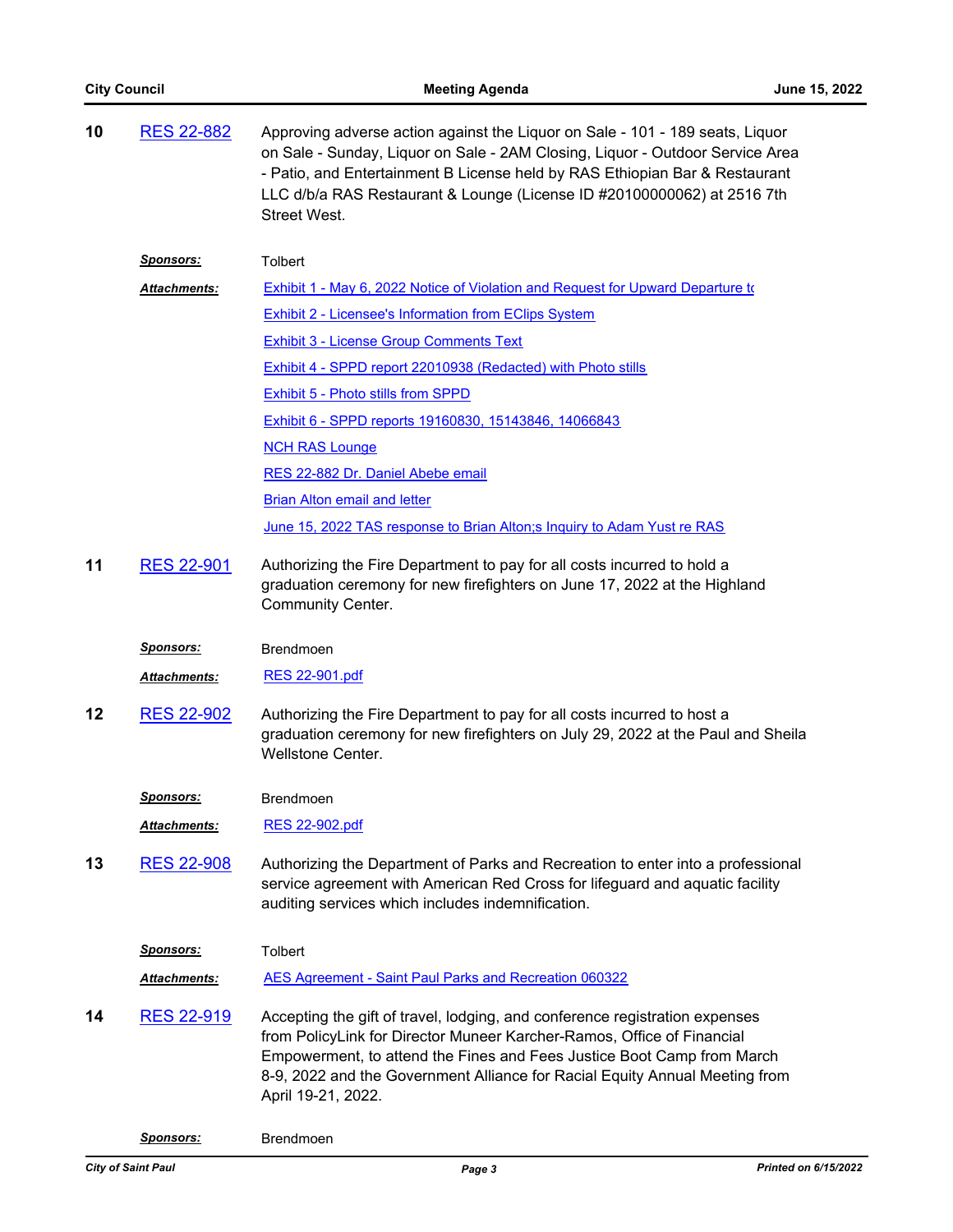| 15 | <b>RES 22-921</b>     | Authorizing the Office of Financial Empowerment to apply for a \$30,000 grant<br>from the Cities for Financial Empowerment Fund, which, if received, would<br>obligate OFE to provide staff to host a site visit and provide monthly technical<br>assistance to mentee cities interested in launching an office of financial<br>empowerment. |
|----|-----------------------|----------------------------------------------------------------------------------------------------------------------------------------------------------------------------------------------------------------------------------------------------------------------------------------------------------------------------------------------|
|    | <u>Sponsors:</u>      | Brendmoen                                                                                                                                                                                                                                                                                                                                    |
| 16 | <b>RES 22-922</b>     | Accepting the gift of travel, lodging, and food expenses from the National<br>League of Cities for City staff to the attend the 'Cities Are Rising Again: Local<br>Governments Supporting Early Childhood' convening from June 16-17, 2022 in<br>Phoenix, Arizona.                                                                           |
|    | <u>Sponsors:</u>      | Brendmoen                                                                                                                                                                                                                                                                                                                                    |
| 17 | <b>RES 22-850</b>     | Establishing the rate of pay for Assistant Division Manager - Saint Paul Regional<br>Water Services in Grade 025 of EG 09, Saint Paul Supervisors Organization<br>(SPSO).                                                                                                                                                                    |
|    |                       |                                                                                                                                                                                                                                                                                                                                              |
|    | <u>Sponsors:</u>      | Brendmoen                                                                                                                                                                                                                                                                                                                                    |
|    | <u> Attachments:</u>  | <b>Assistant Division Manager-SPRWS Financial Analysis</b>                                                                                                                                                                                                                                                                                   |
|    | <b>FOR DISCUSSION</b> |                                                                                                                                                                                                                                                                                                                                              |
| 18 | <b>RES 22-928</b>     | Accepting the report of the Saint Paul Reparations Legislative Advisory<br>Committee.                                                                                                                                                                                                                                                        |
|    | <b>Sponsors:</b>      | Prince                                                                                                                                                                                                                                                                                                                                       |
|    | <u> Attachments:</u>  | <b>Reparations Ordinance Draft</b>                                                                                                                                                                                                                                                                                                           |
|    |                       | <b>Reparations LAC Companion Report</b>                                                                                                                                                                                                                                                                                                      |
|    |                       | <b>Convener Ltr Transmitting Report 6-9-22</b>                                                                                                                                                                                                                                                                                               |
| 19 | CO 22-44              | Administering the oath of office to Angie Wiese, Director of Safety &<br>Inspections.                                                                                                                                                                                                                                                        |

### **ORDINANCES**

**An ordinance is a city law enacted by the City Council. It is read at three separate council meetings and becomes effective after passage by the Council and 30 days after publication in the Saint Paul Legal Ledger. Public hearings on ordinances are held at the second reading.**

#### **Final Adoption**

**20** [Ord 22-26](http://stpaul.legistar.com/gateway.aspx?m=l&id=/matter.aspx?key=41851) Amending Section 409.07 of the Legislative Code to allow Sunday sales in micro-distilleries.

**Sponsors:** Prince and Brendmoen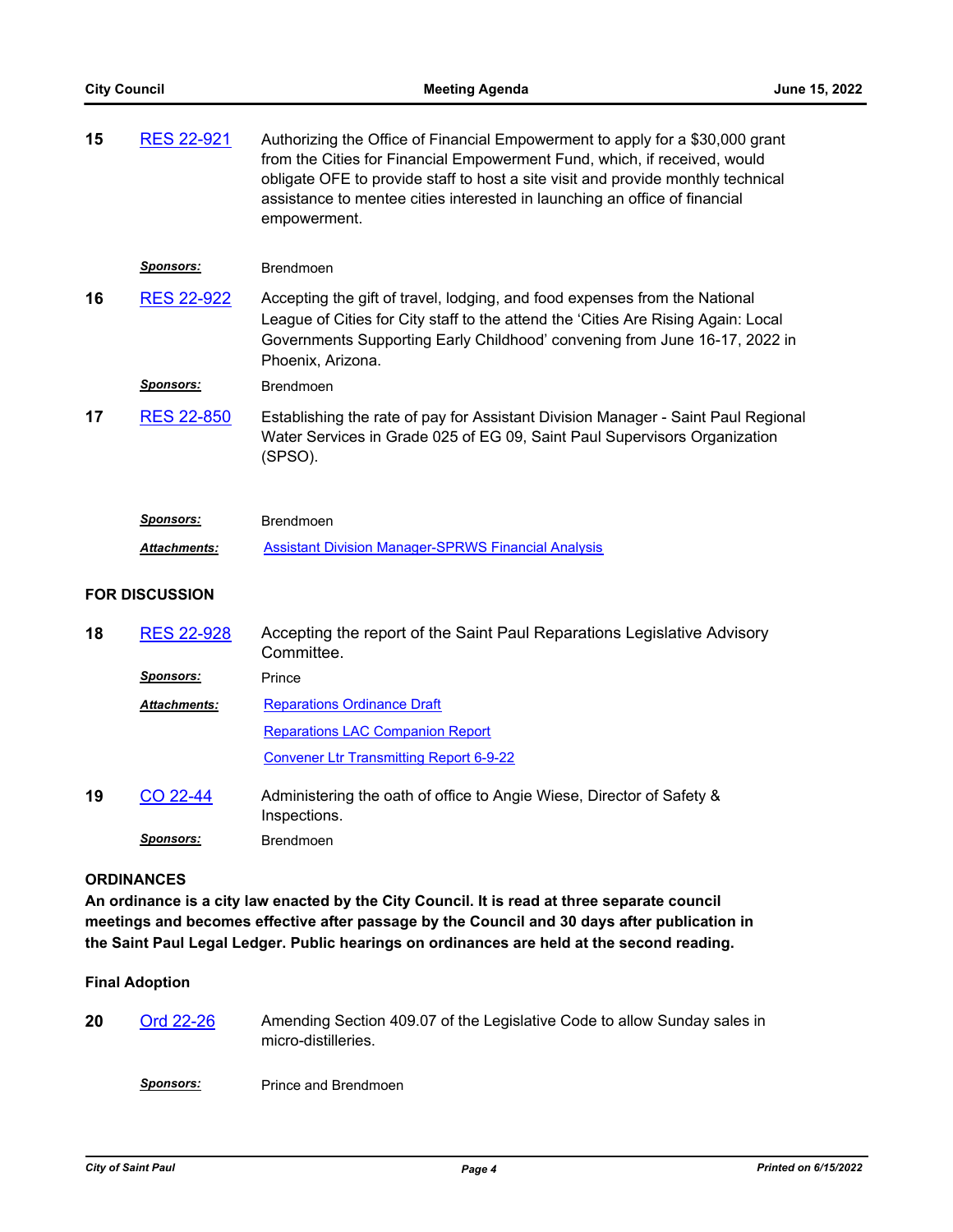|                                                                                                                                | <b>Attachments:</b>     | Minnesota Statute 340A.22                                                                                                                                                                                      |
|--------------------------------------------------------------------------------------------------------------------------------|-------------------------|----------------------------------------------------------------------------------------------------------------------------------------------------------------------------------------------------------------|
|                                                                                                                                |                         | Letter of Support Cocktail Room Sunday Hours                                                                                                                                                                   |
| 21                                                                                                                             | Ord 22-28               | Amending Chapter 2.02 of the Administrative Code pertaining to the duties of<br>the Office of Financial Empowerment; authorizing support for early learning.                                                   |
|                                                                                                                                | <u>Sponsors:</u>        | Noecker                                                                                                                                                                                                        |
| <b>First Reading</b>                                                                                                           |                         |                                                                                                                                                                                                                |
| 22                                                                                                                             | Ord 22-30               | Amending Chapter 409 of the Legislative Code to align with recent changes in<br>Minnesota Statue following the passage of the legislative omnibus bill that<br>affects small brewers, distillers and wineries. |
|                                                                                                                                | <u>Sponsors:</u>        | <b>Brendmoen</b>                                                                                                                                                                                               |
| <b>PUBLIC HEARINGS</b><br>Live testimony is limited to two minutes for each person. See below for optional ways to<br>testify. |                         |                                                                                                                                                                                                                |
| 23                                                                                                                             | <b>RES PH</b><br>22-115 | Ratifying the assessment for the 2021 Street Maintenance Service Program-Mill<br>and Overlay on Red Rock Road. (Project No. MO1808, Assessment No.<br>225500)                                                  |
|                                                                                                                                | <u>Sponsors:</u>        | Prince                                                                                                                                                                                                         |
|                                                                                                                                | <b>Attachments:</b>     | <b>Assessment Roll</b>                                                                                                                                                                                         |
| 24                                                                                                                             | <b>RES PH</b><br>22-118 | Ratifying the assessment for improvements to the east-west alley bounded by<br>Fuller, Aurora, Western and Virginia (Project No. 19243, Assessment No.<br>185000).                                             |
|                                                                                                                                | <u>Sponsors:</u>        | Thao                                                                                                                                                                                                           |
|                                                                                                                                | Attachments:            | <b>Assessment Roll</b>                                                                                                                                                                                         |
| 25                                                                                                                             | <b>RES PH</b><br>22-119 | Ratifying the assessment for replacement of sanitary sewer services within the<br>right-of-way as part of the Griggs/Scheffer, Phase I paving project. File No.<br>19232C, Assessment No. 216001.              |
|                                                                                                                                | <u>Sponsors:</u>        | Tolbert                                                                                                                                                                                                        |
|                                                                                                                                | <b>Attachments:</b>     | <b>Assessment Roll</b>                                                                                                                                                                                         |
|                                                                                                                                |                         | Allison Langham-Putrow email                                                                                                                                                                                   |
| 26                                                                                                                             | <b>RES PH</b><br>22-156 | Approving the application of RJMP Group Inc for a sound level variance in order<br>to present amplified sound on June 19, 2022 at 857 Grand Ave - Billy's on<br>Grand. (to be withdrawn)                       |
|                                                                                                                                | Sponsors:               | Noecker                                                                                                                                                                                                        |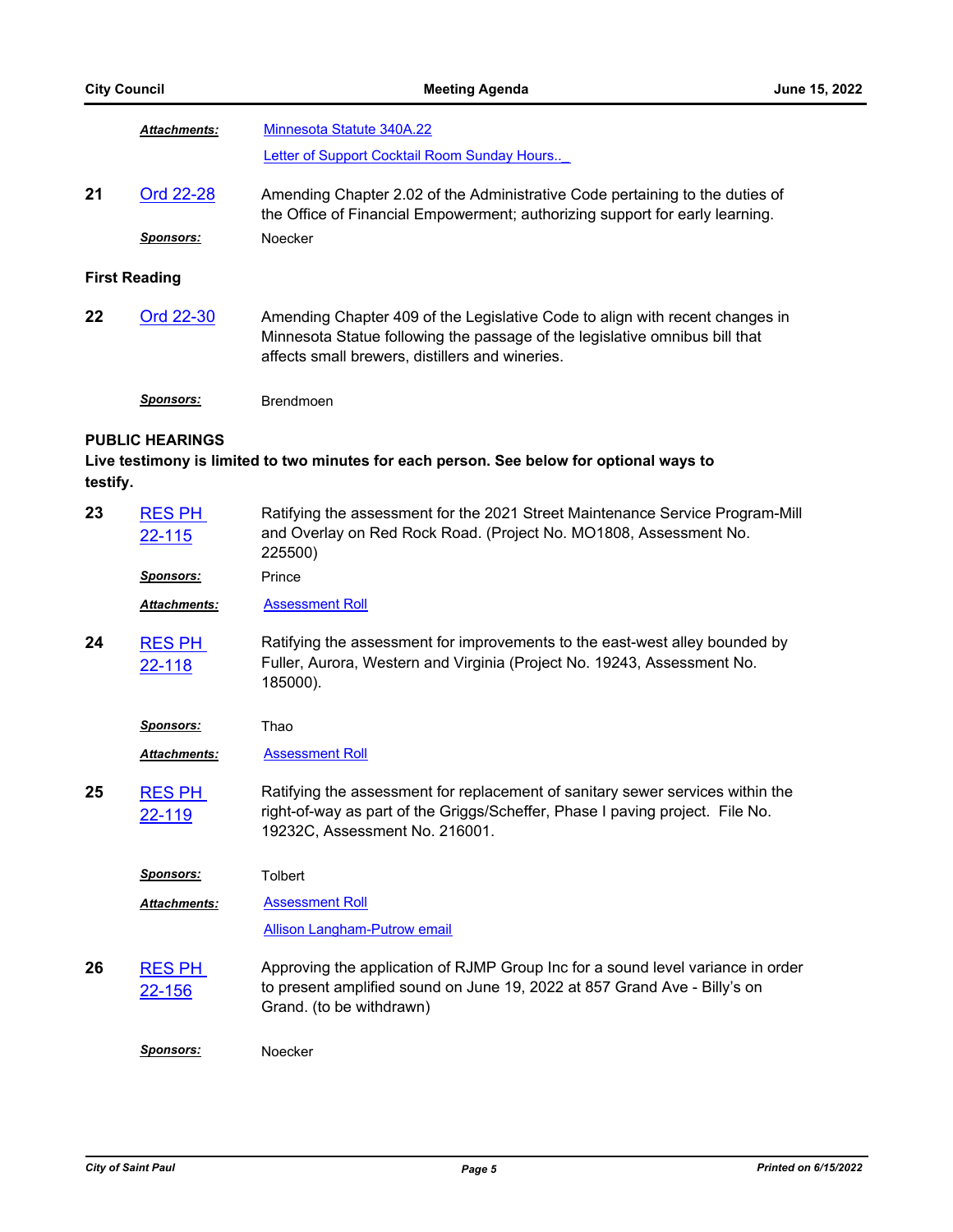|    | <b>Attachments:</b>            | <b>Application</b>                                                                                                                                                                                                                                                            |
|----|--------------------------------|-------------------------------------------------------------------------------------------------------------------------------------------------------------------------------------------------------------------------------------------------------------------------------|
|    |                                | <b>ENS</b>                                                                                                                                                                                                                                                                    |
|    |                                | <u>Map</u>                                                                                                                                                                                                                                                                    |
|    |                                | <b>Owners list</b>                                                                                                                                                                                                                                                            |
|    |                                | <b>Notice to Owner</b>                                                                                                                                                                                                                                                        |
|    |                                | <b>Letter to Applicant</b>                                                                                                                                                                                                                                                    |
|    |                                | <b>Summit Hill Association Objection</b>                                                                                                                                                                                                                                      |
| 27 | <b>RES PH</b><br>22-159        | Approving the applications of the Minnesota United FC for sound level<br>variance applications in order to present amplified sound on July 2, 2022,<br>July 13, 2022 and July 16, 2022, within the Street and the Beer Garden Area<br>at Allianz Field - 400 Snelling Ave. N. |
|    | <u>Sponsors:</u>               | Thao                                                                                                                                                                                                                                                                          |
|    | <b>Attachments:</b>            | <b>Application</b>                                                                                                                                                                                                                                                            |
|    |                                | <b>ENS</b>                                                                                                                                                                                                                                                                    |
|    |                                | <b>Map</b>                                                                                                                                                                                                                                                                    |
|    |                                | <b>Owners' list</b>                                                                                                                                                                                                                                                           |
|    |                                | <b>Notice to Owners</b>                                                                                                                                                                                                                                                       |
|    |                                | <b>Letter to Applicant</b>                                                                                                                                                                                                                                                    |
| 28 | <b>RES PH</b><br><u>22-157</u> | Approving the application of The United Hmong Family LLC for a sound level<br>variance in order to present amplified sound on July 2 and 3, 2022 at 1151<br>Wynne Ave - McMurray Fields.                                                                                      |
|    | <u>Sponsors:</u>               | Jalali                                                                                                                                                                                                                                                                        |
|    | <b>Attachments:</b>            | <b>Application</b>                                                                                                                                                                                                                                                            |
|    |                                | <b>ENS</b>                                                                                                                                                                                                                                                                    |
|    |                                | Map                                                                                                                                                                                                                                                                           |
|    |                                | <b>Owners list</b>                                                                                                                                                                                                                                                            |
|    |                                | <b>Notice to Owner</b>                                                                                                                                                                                                                                                        |
|    |                                | <b>Letter to Applicant</b>                                                                                                                                                                                                                                                    |
| 29 | <b>RES PH</b><br>22-160        | Approving the application of St. Anthony Park Community Foundation for a<br>sound level variance in order to present amplified sound on July 4, 2022 at 2300<br>Como Ave - Sunrise Bank parking lot.                                                                          |
|    | Sponsors:                      | Jalali                                                                                                                                                                                                                                                                        |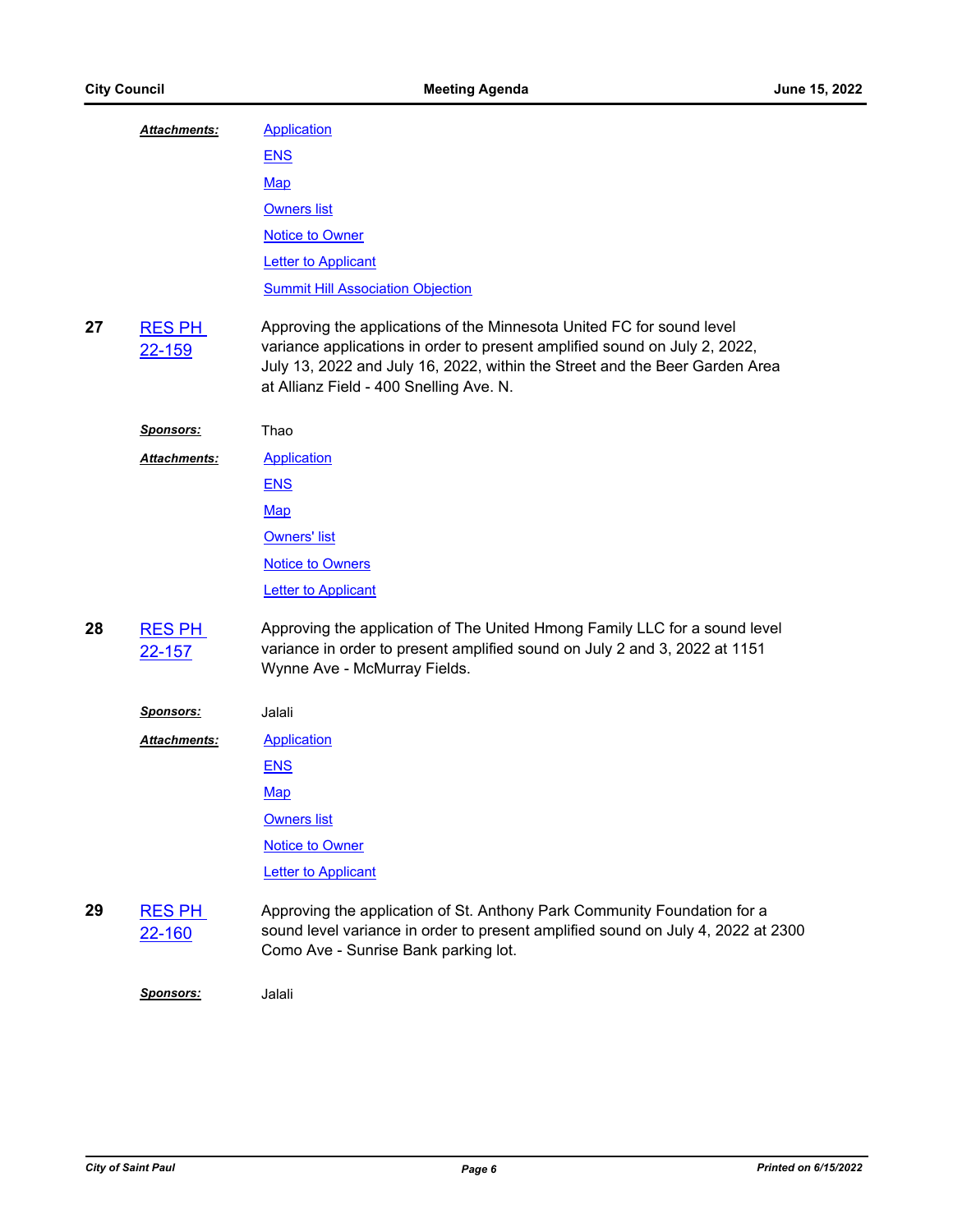| Attachments: | <b>Application</b>         |
|--------------|----------------------------|
|              | <b>ENS</b>                 |
|              | Map                        |
|              | <b>Owners list</b>         |
|              | <b>Notice to Owner</b>     |
|              | <b>Letter to Applicant</b> |

## **LEGISLATIVE HEARING CONSENT AGENDA**

**Items listed under the Consent Agenda will receive a combined public hearing and be enacted by one motion with no separate discussion. Items may be removed from the Consent Agenda for a separate public hearing and discussion if desired.**

| 30 | <b>RLH TA</b><br>22-166     | Ratifying the Appealed Special Tax Assessment for property at 1230<br>EDGERTON STREET. (File No. VB2209, Assessment No. 228811)                        |
|----|-----------------------------|--------------------------------------------------------------------------------------------------------------------------------------------------------|
|    | <u>Sponsors:</u>            | Yang                                                                                                                                                   |
|    | <u> Attachments:</u>        | 1230 Edgerton St.VB Notice.11-22-21.pdf                                                                                                                |
|    |                             | 1230 Edgerton St. Warning Notice. 12-22-21.pdf                                                                                                         |
|    |                             | 1230 Edgerton St. Revocation. 11-18-21.pdf                                                                                                             |
|    |                             | 1230 Edgerton St. Photos. 11-18-21.pdf                                                                                                                 |
| 31 | <b>RLH TA</b><br>22-139     | Ratifying the Appealed Special Tax Assessment for property at 46 FIFTH<br>STREET EAST (360 CEDAR STREET). (File No. CRT2208, Assessment No.<br>228207) |
|    | Sponsors:                   | Noecker                                                                                                                                                |
|    | <b>Attachments:</b>         | 46 5th St E.First Invoice.12-30-21.pdf                                                                                                                 |
|    |                             | 46 5th St E.Final Invoice.1-31-22.pdf                                                                                                                  |
| 32 | <b>RLH TA</b><br>22-163     | Ratifying the Appealed Special Tax Assessment for property at 175 KELLOGG<br>BOULEVARD WEST. (File No. CRT2208, Assessment No. 228207)                 |
|    | <u>Sponsors:</u>            | Noecker                                                                                                                                                |
|    | <b>Attachments:</b>         | 150 Kellogg Blvd W.fee invoice.12-15-21.pdf                                                                                                            |
|    |                             | 150 Kellogg Blvd W.final invoice.1-14-22.pdf                                                                                                           |
|    |                             | <b>Licensing error email.JPG</b>                                                                                                                       |
| 33 | <b>RLH TA</b><br>22-187     | Ratifying the Appealed Special Tax Assessment for property at 850<br>RANDOLPH AVENUE. File No. CRT2208, Assessment No. 228207                          |
|    | <u>Sponsors:</u>            | Noecker                                                                                                                                                |
|    | <u> Attachments:</u>        | 850 email.pdf                                                                                                                                          |
|    |                             | 850 Randolph Ave.fee invoice 12-27-21.pdf                                                                                                              |
|    |                             | 850 Randolph Ave.final invoice 1-26-22.pdf                                                                                                             |
| 34 | <b>RLH SAO</b><br>$22 - 16$ | Appeal of Brad House to a Summary Abatement Order at 2285 ROCKWOOD<br>AVENUE.                                                                          |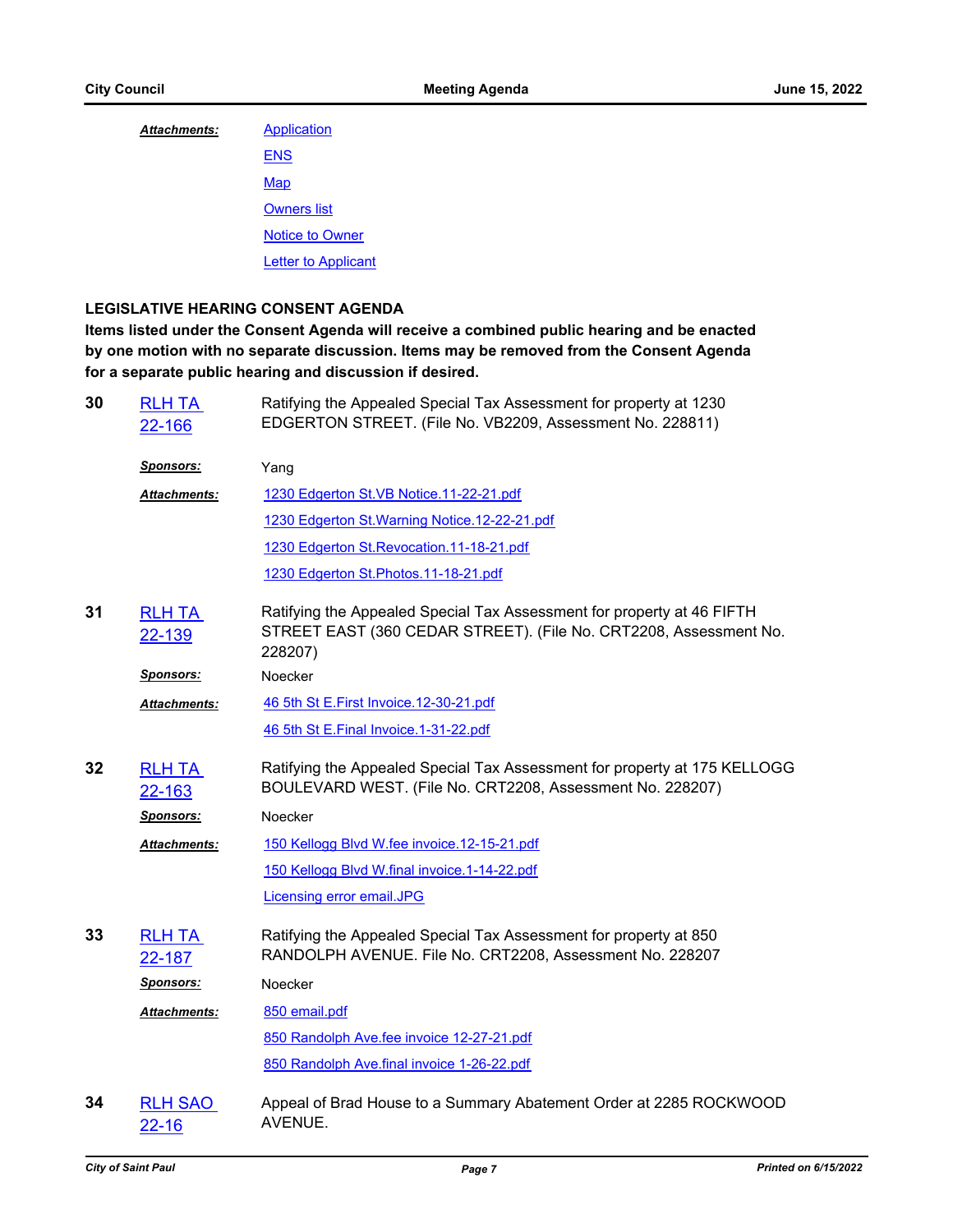|    | <u>Sponsors:</u>            | Tolbert                                                                                                                                                 |
|----|-----------------------------|---------------------------------------------------------------------------------------------------------------------------------------------------------|
|    | <b>Attachments:</b>         | 2285 Rockwood Avenue.appeal.4-27-22                                                                                                                     |
|    |                             | 2285 Rockwood Avenue.photo 4-20-22                                                                                                                      |
|    |                             | SP No Parking Zone Policy 4-17-15                                                                                                                       |
|    |                             | 2285 Rockwood Ave.House Ltr.5-6-22                                                                                                                      |
|    |                             | <b>NALC delivering to blocked mailboxes</b>                                                                                                             |
|    |                             | <b>Postal Operations Manual Issue 9 (Updated With Revisions Through July 31, 19</b>                                                                     |
|    |                             | 2285 Rockwood Ave.ROW Overlay Map.pdf                                                                                                                   |
|    |                             | 2285 Rockwood Ave.House Ltr.5-20-22                                                                                                                     |
| 35 | <b>RLH SAO</b><br>$22 - 15$ | Appeal of Judith Salaba to a Summary Abatement Order at 2291 ROCKWOOD<br>AVENUE.                                                                        |
|    | <u>Sponsors:</u>            | Tolbert                                                                                                                                                 |
|    | Attachments:                | 2291 Rockwood Ave.appeal.4-27-22                                                                                                                        |
|    |                             | 2291 Rockwood Ave.photo 4-20-22                                                                                                                         |
|    |                             | SP No Parking Zone Policy 4-17-15                                                                                                                       |
|    |                             | 2291 Rockwood Ave.Salaba Ltr.5-6-22                                                                                                                     |
|    |                             | <b>NALC</b> delivering to blocked mailboxes                                                                                                             |
|    |                             | <b>Postal Operations Manual Issue 9 (Updated With Revisions Through July 31, )</b>                                                                      |
|    |                             | 2291 Rockwood Ave.ROW Overlay Map.pdf                                                                                                                   |
|    |                             | 2291 Rockwood Ave.Salaba Ltr.5-20-22                                                                                                                    |
|    |                             | 2291 Rockwood Ave.Salaba Ltr.5-27-22                                                                                                                    |
| 36 | <b>RLH AR 22-43</b>         | Ratifying the assessments for Collection of Vacant Building fees billed during<br>June 4 to December 13, 2021. (File No. VB2209, Assessment No. 228811) |
|    | <u>Sponsors:</u>            | Brendmoen                                                                                                                                               |
|    | Attachments:                | Report of Completion VB2209.228811                                                                                                                      |
|    |                             | Notice Assessment Roll VB2209.228811                                                                                                                    |
| 37 | <b>RLH AR 22-44</b>         | Ratifying the assessments for Securing and/or Emergency Boarding services<br>during January 2022. (File No. J2209B, Assessment No. 228111)              |
|    | <u>Sponsors:</u>            | Brendmoen                                                                                                                                               |
|    | Attachments:                | Report of Completion J2209B.228111                                                                                                                      |
|    |                             | Notice Assessment Roll J2209B.228111                                                                                                                    |
| 38 | <u>RLH AR 22-45</u>         | Ratifying the assessments for Demolition services from January 2022<br>(C.D.B.G. Funds). (File No. J2204C, Assessment No. 222003)                       |
|    | Sponsors:                   | Brendmoen                                                                                                                                               |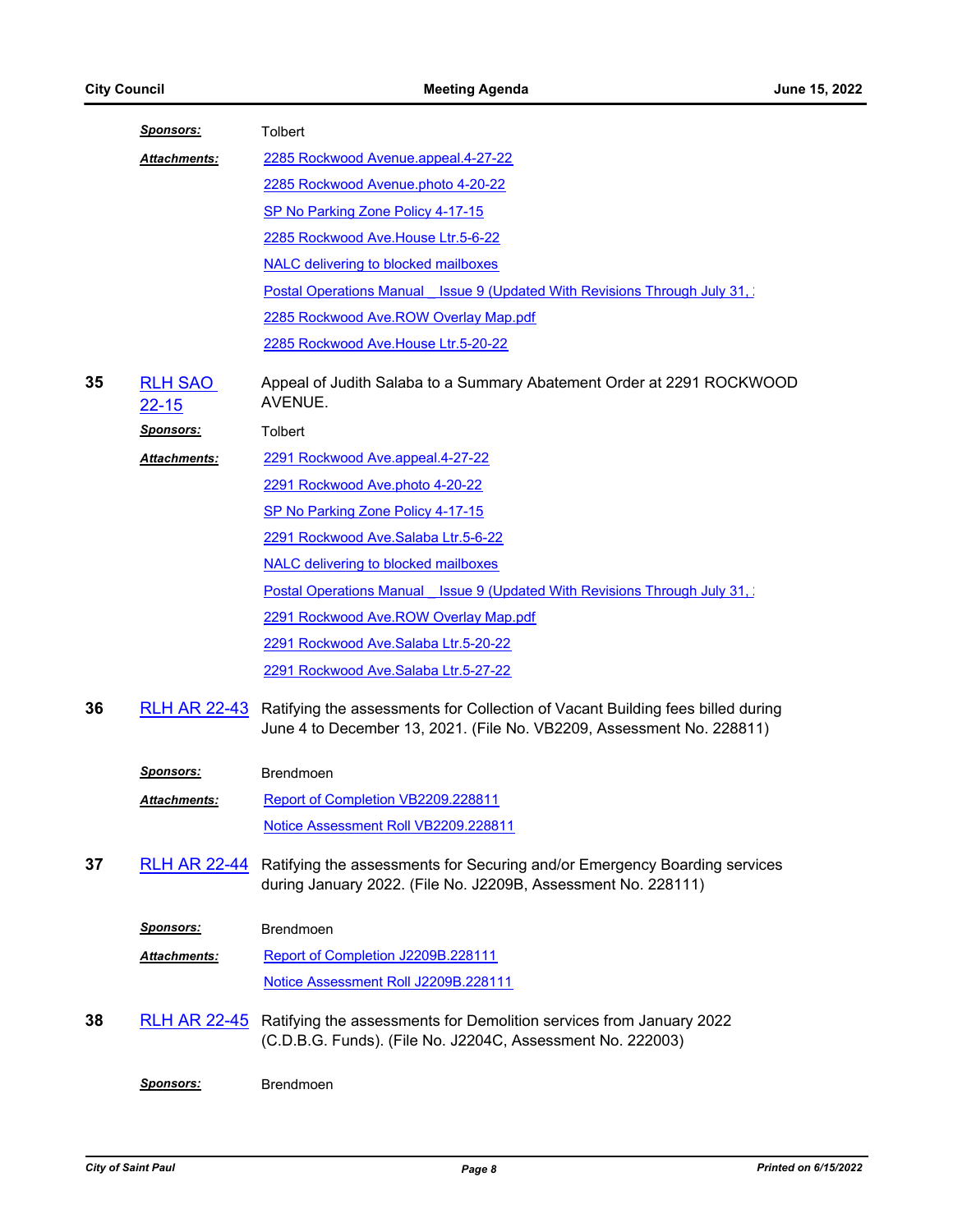|    | <b>Attachments:</b> | Report of Completion J2204C.222003                                                                                                                                             |
|----|---------------------|--------------------------------------------------------------------------------------------------------------------------------------------------------------------------------|
|    |                     | Notice Assessment Roll J2204C.222003                                                                                                                                           |
| 39 | <b>RLH AR 22-46</b> | Ratifying the assessments for Collection of Fire Certificate of Occupancy fees<br>billed during December 1 to January 18, 2022. (File No. CRT2208, Assessment<br>No. 228207)   |
|    | <b>Sponsors:</b>    | <b>Brendmoen</b>                                                                                                                                                               |
|    | <b>Attachments:</b> | Report of Completion CRT2208.228207                                                                                                                                            |
|    |                     | Notice Assessment Roll CRT2208.228207                                                                                                                                          |
| 40 | <b>RLH AR 22-47</b> | Ratifying the assessments for Excessive Use of Inspection or Abatement<br>services billed during November 22 to December 22, 2021. (File No. J2209E,<br>Assessment No. 228310) |
|    | <u>Sponsors:</u>    | Brendmoen                                                                                                                                                                      |
|    | <b>Attachments:</b> | Report of Completion J2209E.228310                                                                                                                                             |
|    |                     | Notice Assessment Roll J2209E.228310                                                                                                                                           |

## **ADJOURNMENT**